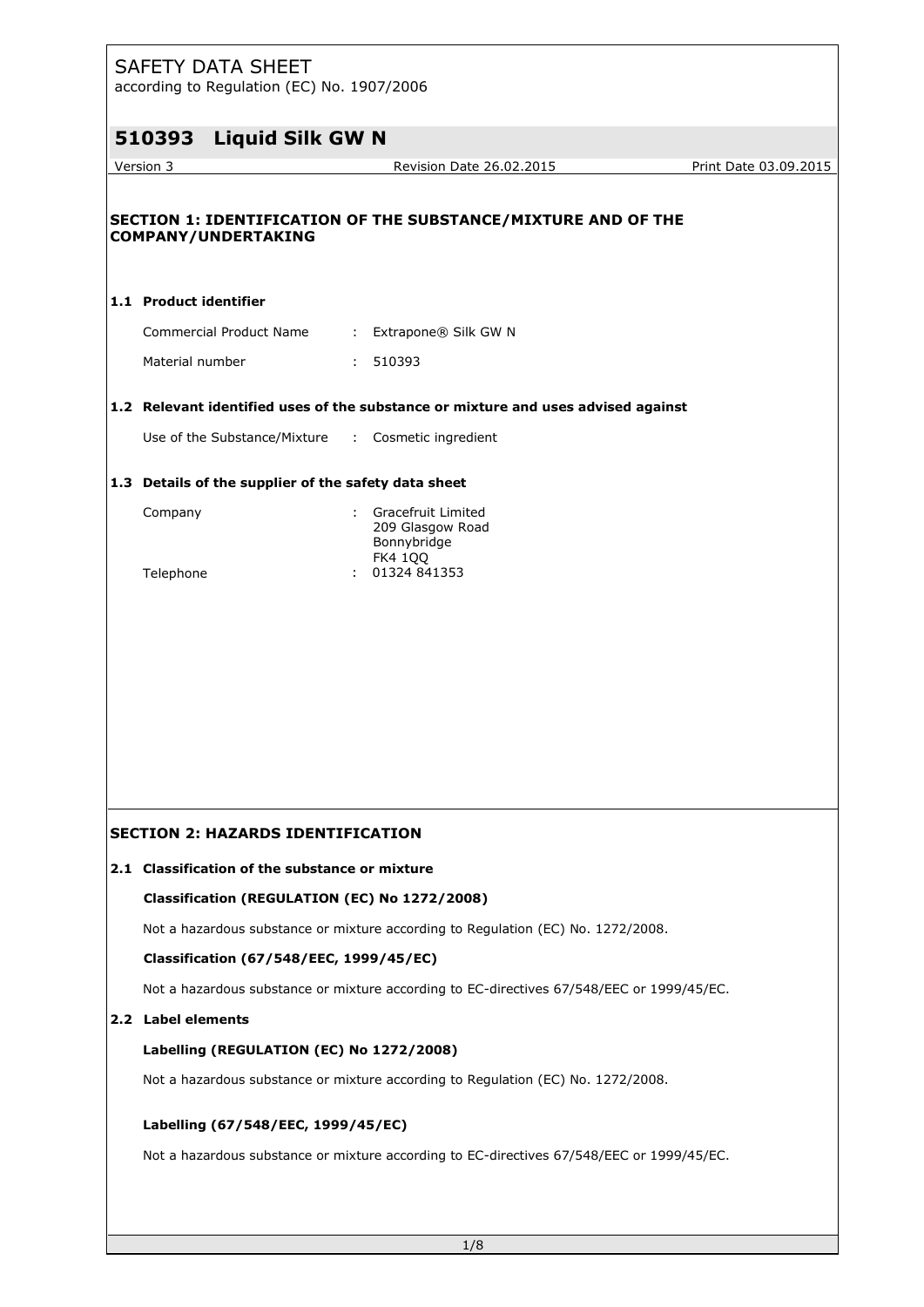according to Regulation (EC) No. 1907/2006

# **510393 Liquid Silk GW N**

Version 3 Revision Date 26.02.2015 Print Date 03.09.2015

# **2.3 Other hazards**

No data available

### **SECTION 3: COMPOSITION/INFORMATION ON INGREDIENTS**

#### **3.1 Substances**

No data available

## **3.2 Mixtures**

No dangerous ingredients according to Regulation (EC) No. 1907/2006

#### **Hazardous components**

Not applicable

# **SECTION 4: FIRST AID MEASURES**

#### **4.1 Description of first aid measures**

| General advice |   | : No hazards which require special first aid measures.<br>Never give anything by mouth to an unconscious person.                                                            |
|----------------|---|-----------------------------------------------------------------------------------------------------------------------------------------------------------------------------|
| Inhalation     |   | : Move to fresh air.<br>In the case of inhalation of aerosol/mist consult a physician if necessary.                                                                         |
| Skin contact   |   | : Wash with water and soap as a precaution.                                                                                                                                 |
| Eye contact    |   | : Flush eyes with water as a precaution.                                                                                                                                    |
| Ingestion      | ÷ | If a person vomits when lying on his back, place him in the recovery<br>position.<br>Never give anything by mouth to an unconscious person.<br>Drink water as a precaution. |

#### **4.2 Most important symptoms and effects, both acute and delayed**

No data available

### **4.3 Indication of any immediate medical attention and special treatment needed**

No data available

# **SECTION 5: FIREFIGHTING MEASURES**

#### **5.1 Extinguishing media**

| Suitable extinguishing media                                         | : Use water spray, alcohol-resistant foam, dry chemical or carbon dioxide. |
|----------------------------------------------------------------------|----------------------------------------------------------------------------|
| Extinguishing media which<br>shall not be used for safety<br>reasons | High volume water jet                                                      |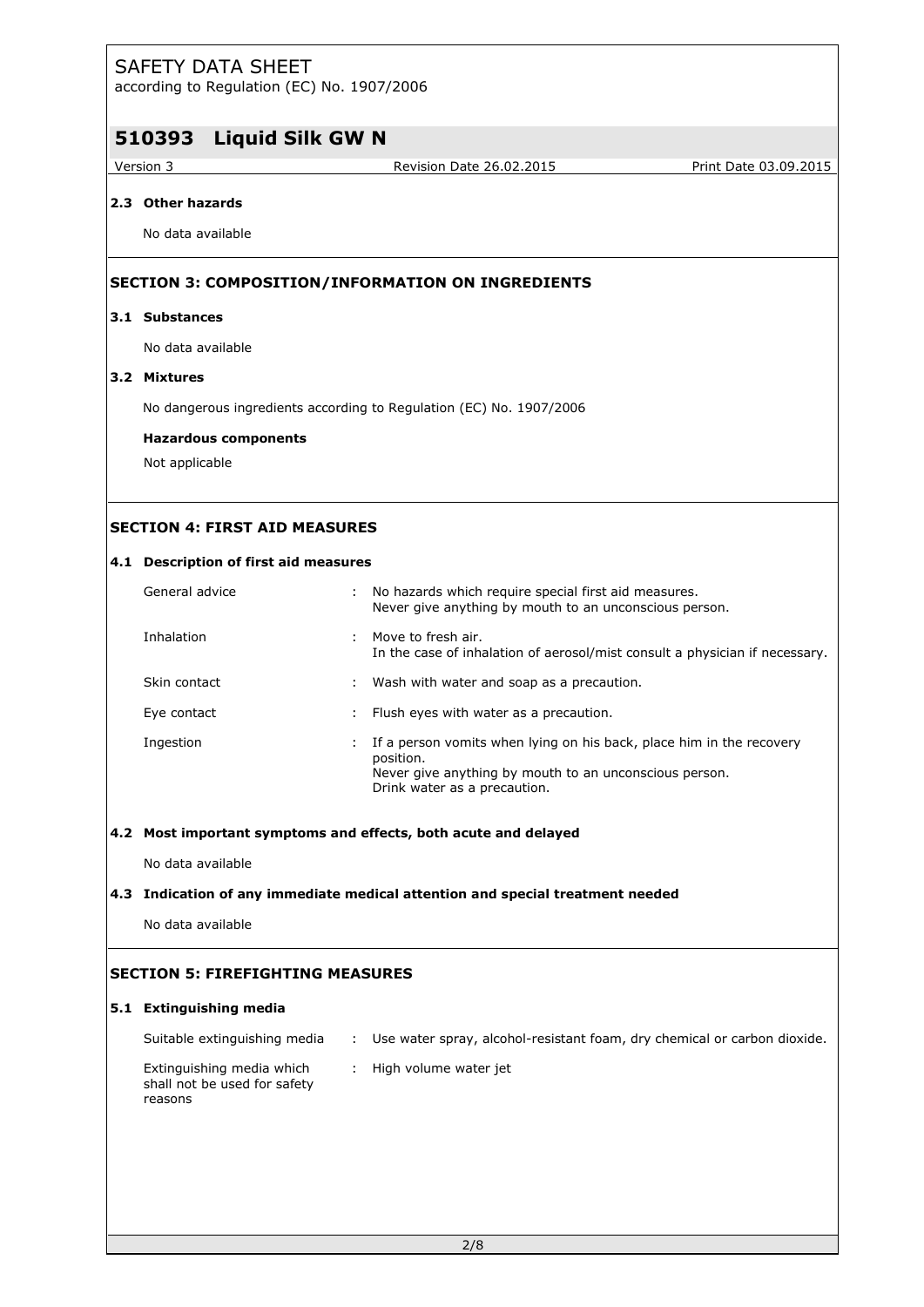according to Regulation (EC) No. 1907/2006

|                                                    | according to regulation (EC) NO. 1507/2000                                                                                                   |                                                                       |
|----------------------------------------------------|----------------------------------------------------------------------------------------------------------------------------------------------|-----------------------------------------------------------------------|
| <b>Liquid Silk GW N</b><br>510393                  | Revision Date 26.02.2015                                                                                                                     | Print Date 03.09.2015                                                 |
|                                                    |                                                                                                                                              |                                                                       |
|                                                    | 5.2 Special hazards arising from the substance or mixture                                                                                    |                                                                       |
| Specific hazards during<br>firefighting            | : Do not use a solid water stream as it may scatter and spread fire.                                                                         |                                                                       |
| 5.3 Advice for firefighters                        |                                                                                                                                              |                                                                       |
| for firefighters                                   | Special protective equipment : In the event of fire, wear self-contained breathing apparatus.                                                |                                                                       |
| Further information                                | : In the event of fire and/or explosion do not breathe fumes.<br>Use water spray to cool unopened containers.                                |                                                                       |
| <b>SECTION 6: ACCIDENTAL RELEASE MEASURES</b>      |                                                                                                                                              |                                                                       |
|                                                    | 6.1 Personal precautions, protective equipment and emergency procedures                                                                      |                                                                       |
| Personal precautions                               | : Ensure adequate ventilation.<br>Keep people away from and upwind of spill/leak.                                                            |                                                                       |
| 6.2 Environmental precautions                      |                                                                                                                                              |                                                                       |
| Environmental precautions                          | : No special environmental precautions required.                                                                                             |                                                                       |
|                                                    | 6.3 Methods and materials for containment and cleaning up                                                                                    |                                                                       |
| Methods for cleaning up                            | : Sweep up or vacuum up spillage and collect in suitable container for<br>disposal.<br>Wipe up with absorbent material (e.g. cloth, fleece). |                                                                       |
| Additional advice                                  | Suppress (knock down) gases/vapours/mists with a water spray jet.                                                                            |                                                                       |
| 6.4 Reference to other sections                    |                                                                                                                                              |                                                                       |
| For personal protection see section 8.             |                                                                                                                                              |                                                                       |
| <b>SECTION 7: HANDLING AND STORAGE</b>             |                                                                                                                                              |                                                                       |
| 7.1 Precautions for safe handling                  |                                                                                                                                              |                                                                       |
| Advice on safe handling                            | No special precautions required.<br>÷<br>For personal protection see section 8.                                                              |                                                                       |
| Advice on protection against<br>fire and explosion | : When using do not smoke.                                                                                                                   |                                                                       |
|                                                    | 7.2 Conditions for safe storage, including any incompatibilities                                                                             |                                                                       |
| Requirements for storage<br>areas and containers   | Store in original container.<br>÷<br>Keep in a dry, cool place.                                                                              |                                                                       |
| Advice on common storage                           | No special restrictions on storage with other products.<br>÷                                                                                 |                                                                       |
|                                                    |                                                                                                                                              | To maintain product quality, do not store in heat or direct sunlight. |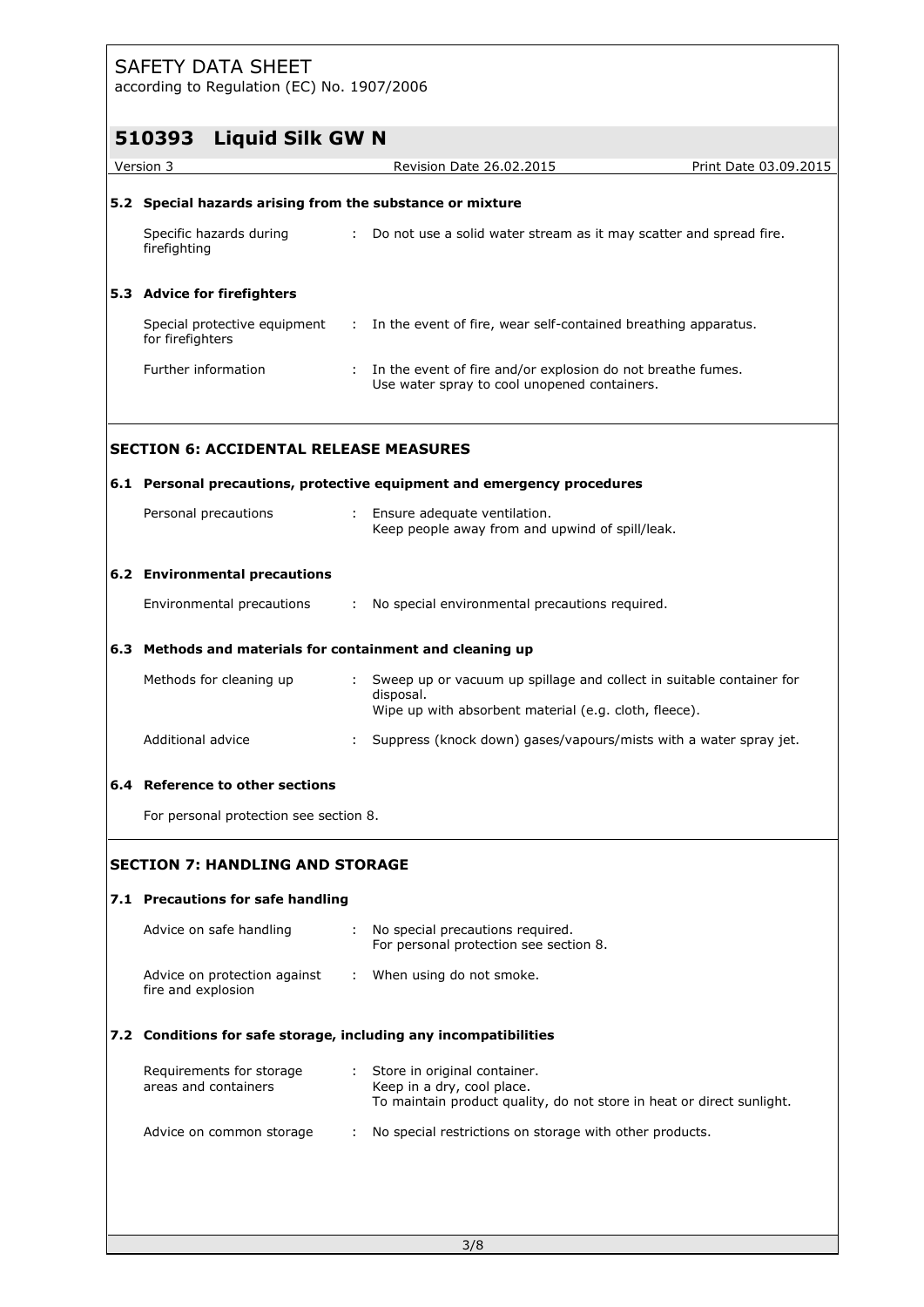according to Regulation (EC) No. 1907/2006

# **510393 Liquid Silk GW N**

Version 3 Revision Date 26.02.2015 Print Date 03.09.2015

### **7.3 Specific end use(s)**

Cosmetic ingredient

# **SECTION 8: EXPOSURE CONTROLS/PERSONAL PROTECTION**

### **8.1 Control parameters**

#### **Components with workplace control parameters, United Kingdom:**

| Components | CAS-No.       | Control parameters               | Update       | <b>Basis</b>         |
|------------|---------------|----------------------------------|--------------|----------------------|
| Glycerol   | $56 - 81 - 5$ | TWA 10 $mg/m3$<br>TWA 10 $mg/m3$ | 2005<br>2002 | EH40 WEL<br>EH40 OES |

#### **8.2 Exposure controls**

#### **Engineering measures**

none

# **Personal protective equipment**

| Respiratory protection   |   | : Not required; except in case of aerosol formation.                                                           |
|--------------------------|---|----------------------------------------------------------------------------------------------------------------|
| Hand protection          |   | : Wear chemicals-resistant gloves, e.g. safety gloves of chloroprene Level<br>2 or of butyl rubber Level 6.    |
| Eye protection           | ÷ | Safety glasses                                                                                                 |
| Skin and body protection |   | : Skin should be washed after contact.                                                                         |
| Hygiene measures         |   | : Wash hands before breaks and immediately after handling the product.<br>General industrial hygiene practice. |
| Protective measures      |   | : Avoid contact with skin.<br>When using, do not eat, drink or smoke.                                          |

# **SECTION 9: PHYSICAL AND CHEMICAL PROPERTIES**

#### **9.1 Information on basic physical and chemical properties**

| <b>Appearance</b> |                              |
|-------------------|------------------------------|
| Form              | : clear liquid               |
| Colour            | yellowish to pale brown<br>÷ |
| Odour             | characteristic<br>÷.         |
| Odour Threshold   | No data available<br>÷.      |
| Safety data       |                              |
|                   |                              |
| Flash point       | : $> 100 °C$                 |
| Water solubility  | completely miscible          |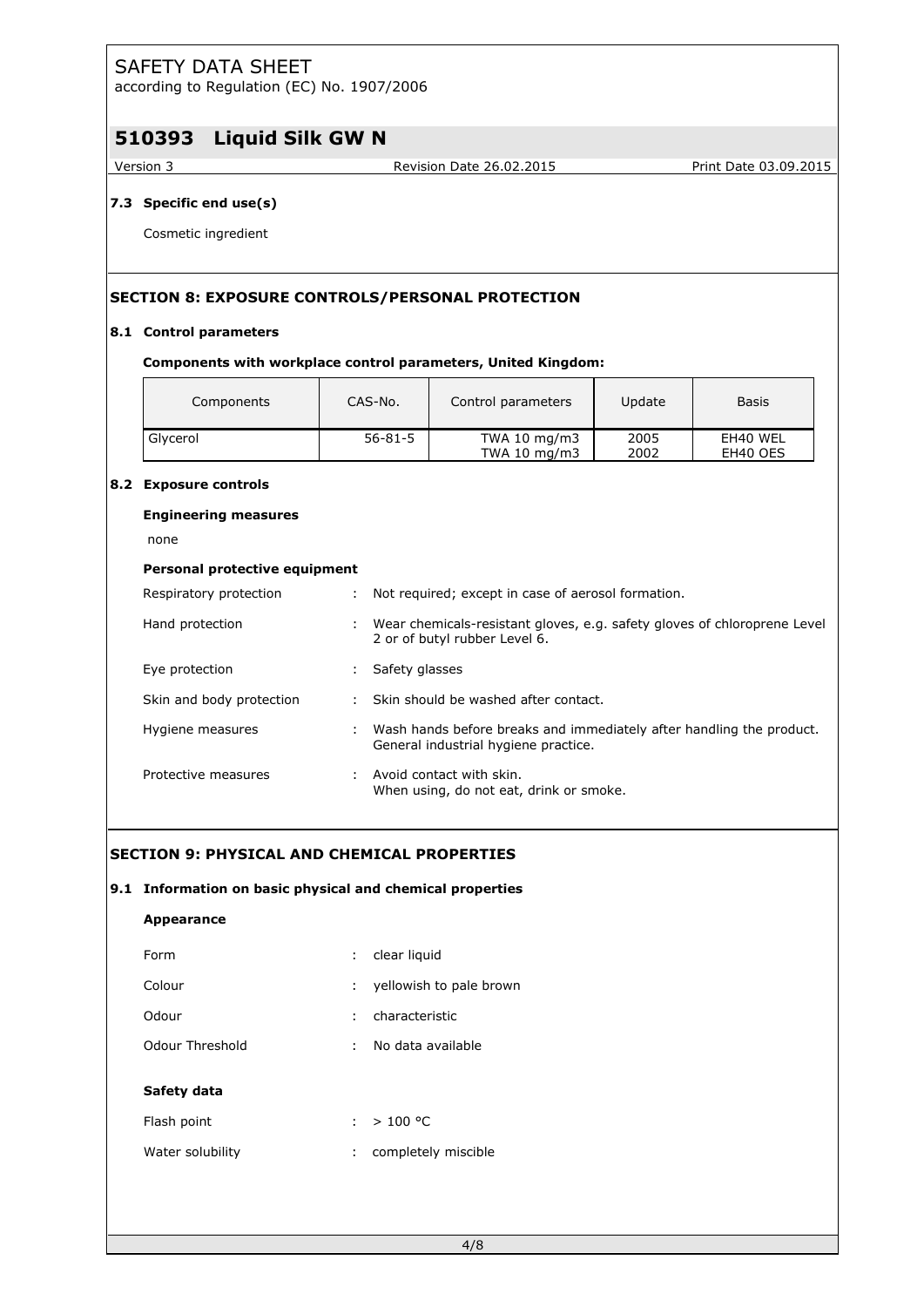according to Regulation (EC) No. 1907/2006

# **510393 Liquid Silk GW N**

|           | 510393<br>LIQUIQ SIIK GW N                   |    |                                                                                                                                                                                                                                           |                       |
|-----------|----------------------------------------------|----|-------------------------------------------------------------------------------------------------------------------------------------------------------------------------------------------------------------------------------------------|-----------------------|
| Version 3 |                                              |    | Revision Date 26.02.2015                                                                                                                                                                                                                  | Print Date 03.09.2015 |
|           | Relative density                             |    | 1,1010 - 1,1110 at<br>20 °C relation to density of water at 4°C                                                                                                                                                                           |                       |
|           | <b>Bulk density</b>                          | ÷  |                                                                                                                                                                                                                                           |                       |
|           | Relative vapour density                      | ÷. | not determined                                                                                                                                                                                                                            |                       |
|           | Vapour pressure                              |    | $<$ 1 kPa at 50 °C<br>calculated                                                                                                                                                                                                          |                       |
|           | Melting point/freezing point                 | ÷  | not determined                                                                                                                                                                                                                            |                       |
|           | Boiling point                                |    | not determined                                                                                                                                                                                                                            |                       |
|           | Partition coefficient: n-<br>octanol/water   | ÷. | log Pow:<br>Not applicable                                                                                                                                                                                                                |                       |
|           | рH                                           | ÷  | 4,5                                                                                                                                                                                                                                       |                       |
|           | Evaporation rate                             | ÷. | Not applicable                                                                                                                                                                                                                            |                       |
|           | Flammability (solid, gas)                    | ÷. | Not applicable                                                                                                                                                                                                                            |                       |
|           | Auto-ignition temperature                    |    | The substance or mixture is not classified as self heating.                                                                                                                                                                               |                       |
|           | Decomposition temperature                    | ÷. | No data available                                                                                                                                                                                                                         |                       |
|           | Oxidizing properties                         | ÷  | The substance or mixture is not classified as oxidizing.                                                                                                                                                                                  |                       |
|           | Explosive properties                         | ÷  | Due to its structural properties, the product is not classified as explosive                                                                                                                                                              |                       |
|           | Lower explosion limit                        | ÷. | Vapours may form explosive mixtures with air.                                                                                                                                                                                             |                       |
|           | Upper explosion limit                        |    | Vapours may form explosive mixtures with air.                                                                                                                                                                                             |                       |
|           |                                              |    | A final assessment of potential explosion hazards can only be made on a<br>case-by-case basis when precise information is available on product<br>handling, production setup and the circumstances surrounding the use<br>of the product. |                       |
|           | 9.2 Other data                               |    |                                                                                                                                                                                                                                           |                       |
|           | None.                                        |    |                                                                                                                                                                                                                                           |                       |
|           | <b>SECTION 10: STABILITY AND REACTIVITY</b>  |    |                                                                                                                                                                                                                                           |                       |
| 10.1      | Reactivity                                   |    | No data available                                                                                                                                                                                                                         |                       |
|           | 10.2 Chemical stability                      | ÷  | No data available                                                                                                                                                                                                                         |                       |
| 10.3      | <b>Possibility of hazardous</b><br>reactions | ÷. | No dangerous reaction known under conditions of normal use.                                                                                                                                                                               |                       |
|           | 10.4 Conditions to avoid                     | ÷  | No data available                                                                                                                                                                                                                         |                       |
| 10.5      | <b>Incompatible materials</b><br>to avoid    | э. | No data available                                                                                                                                                                                                                         |                       |
| 10.6      | Hazardous decomposition :<br>products        |    | No data available                                                                                                                                                                                                                         |                       |
|           |                                              |    |                                                                                                                                                                                                                                           |                       |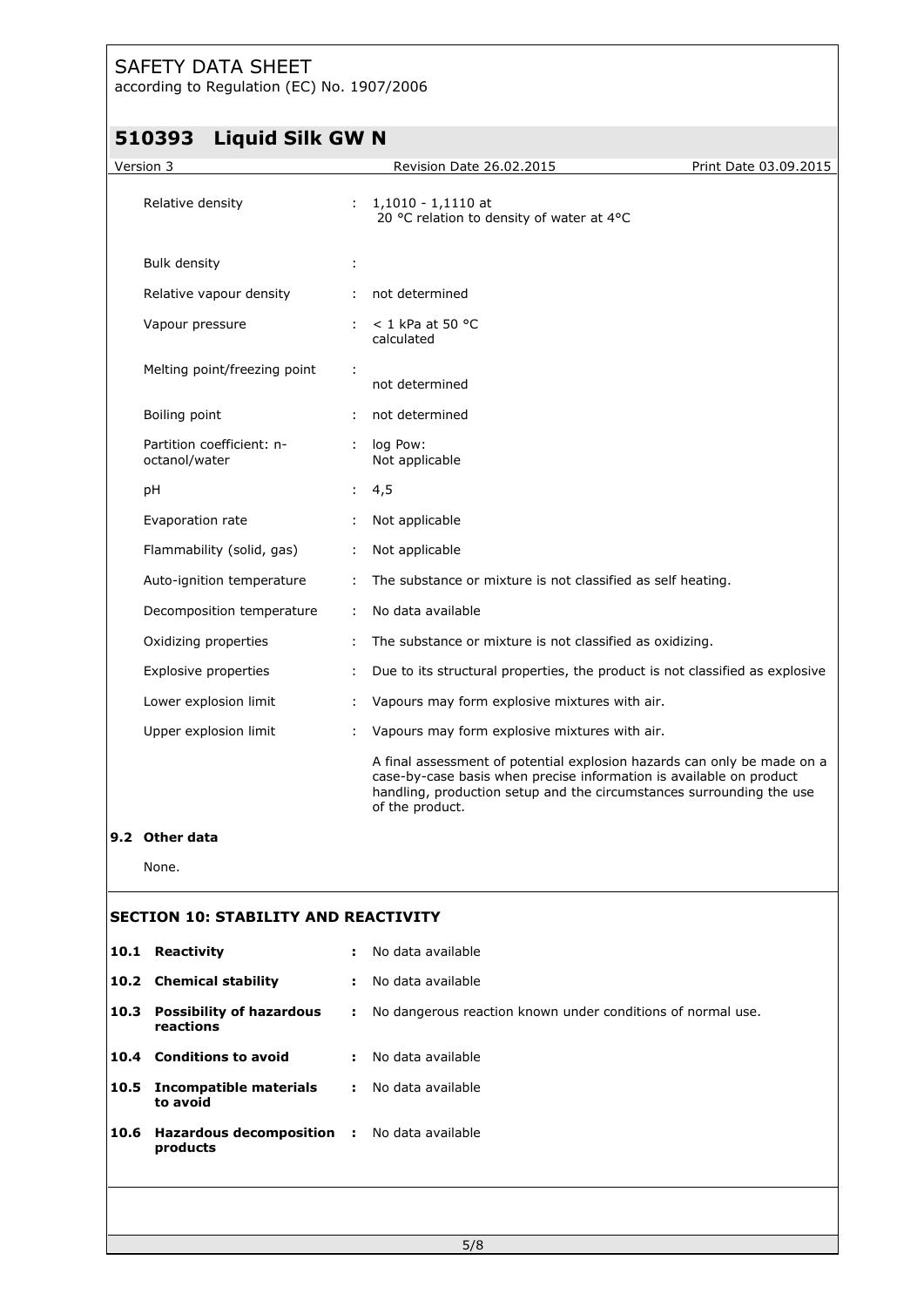according to Regulation (EC) No. 1907/2006

# **510393 Liquid Silk GW N**

Version 3 Revision Date 26.02.2015 Print Date 03.09.2015

### **SECTION 11: TOXICOLOGICAL INFORMATION**

#### **11.1 Information on toxicological effects**

| Acute oral toxicity                                   | t             | No data available |
|-------------------------------------------------------|---------------|-------------------|
| Acute inhalation toxicity                             | ÷             | No data available |
| Acute dermal toxicity                                 | ÷.            | No data available |
| Repeated dose toxicity                                | ÷             | No data available |
| Acute toxicity (other routes<br>of administration)    | ÷             | No data available |
| Skin irritation                                       | ÷.            | No data available |
| Eye irritation                                        | ÷             | No data available |
| Sensitisation                                         | ÷             | No data available |
| Mutagenicity                                          | ÷             | No data available |
| Carcinogenicity                                       | ÷             | No data available |
| Reproductive toxicity                                 | ÷             | No data available |
| Teratogenicity                                        | t             | No data available |
| Specific target organ toxicity<br>- single exposure   | ÷.            | No data available |
| Specific target organ toxicity<br>- repeated exposure | $\mathcal{L}$ | No data available |
| Aspiration toxicity                                   |               | No data available |

# **SECTION 12: ECOLOGICAL INFORMATION**

# **12.1 Toxicity**

No data available

### **12.2 Persistence and degradability**

No data available

### **12.3 Bioaccumulative potential**

No data available

### **12.4 Mobility in soil**

No data available

# **12.5 Results of PBT and vPvB assessment**

No data available

### **12.6 Other adverse effects**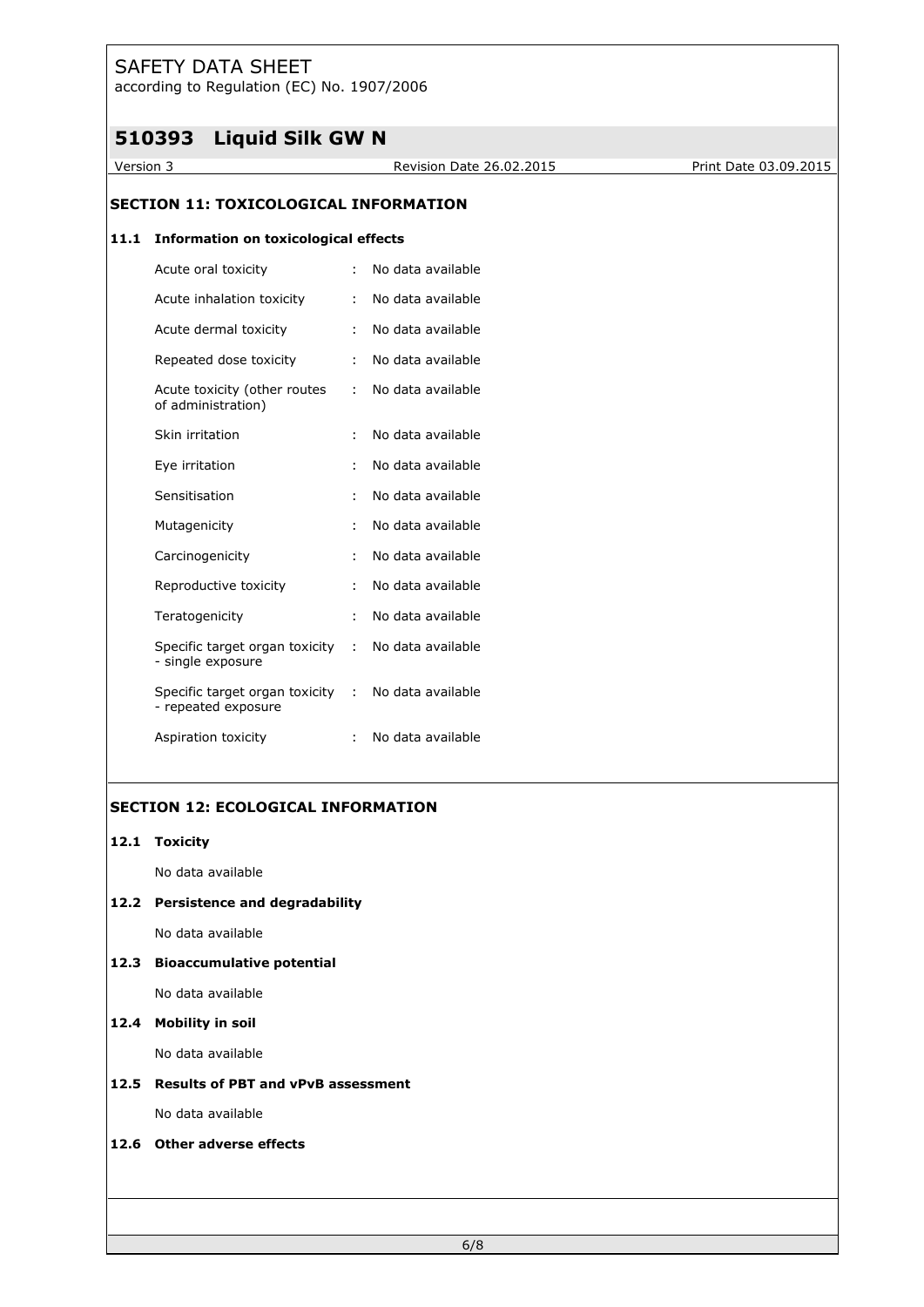| <b>Liquid Silk GW N</b><br>510393<br>Version 3<br>Revision Date 26.02.2015<br><b>SECTION 13: DISPOSAL CONSIDERATIONS</b><br><b>Waste treatment methods</b><br>13.1<br>Product<br>Where possible recycling is preferred to disposal or incineration.<br>If recycling is not practicable, dispose of in compliance with local<br>regulations.<br>Contaminated packaging<br>Empty remaining contents.<br>÷<br>Dispose of as unused product.<br><b>SECTION 14: TRANSPORT INFORMATION</b><br>14.1 UN number<br>Not classified as dangerous in the meaning of transport regulations.<br>14.2 Proper shipping name<br>Not classified as dangerous in the meaning of transport regulations.<br><b>Transport hazard class</b><br>14.3<br>Not classified as dangerous in the meaning of transport regulations.<br><b>Packing group</b><br>14.4<br>Not classified as dangerous in the meaning of transport regulations.<br><b>Environmental hazards</b><br>14.5<br>Not classified as dangerous in the meaning of transport regulations.<br><b>Special precautions for user</b><br>14.6<br>Not classified as dangerous in the meaning of transport regulations.<br>Transport in bulk according to Annex II of MARPOL 73/78 and the IBC Code<br>14.7<br>Not classified as dangerous in the meaning of transport regulations.<br><b>SECTION 15: REGULATORY INFORMATION</b><br>15.1 Safety, health and environmental regulations/legislation specific for the substance or mixture<br><b>National legislation</b><br>Risk classification according<br>: Exempt<br>to BetrSichV (Germany)<br>Water contaminating class<br>: WGK 1 (slightly water endangering)<br>Calculation acc. Annex 4 to VwVwS<br>(Germany)<br><b>Chemical Safety Assessment</b><br>15.2<br>No data available | according to Regulation (EC) No. 1907/2006 |  |                       |
|--------------------------------------------------------------------------------------------------------------------------------------------------------------------------------------------------------------------------------------------------------------------------------------------------------------------------------------------------------------------------------------------------------------------------------------------------------------------------------------------------------------------------------------------------------------------------------------------------------------------------------------------------------------------------------------------------------------------------------------------------------------------------------------------------------------------------------------------------------------------------------------------------------------------------------------------------------------------------------------------------------------------------------------------------------------------------------------------------------------------------------------------------------------------------------------------------------------------------------------------------------------------------------------------------------------------------------------------------------------------------------------------------------------------------------------------------------------------------------------------------------------------------------------------------------------------------------------------------------------------------------------------------------------------------------------------------------------------------------------------------------------------|--------------------------------------------|--|-----------------------|
|                                                                                                                                                                                                                                                                                                                                                                                                                                                                                                                                                                                                                                                                                                                                                                                                                                                                                                                                                                                                                                                                                                                                                                                                                                                                                                                                                                                                                                                                                                                                                                                                                                                                                                                                                                    |                                            |  |                       |
|                                                                                                                                                                                                                                                                                                                                                                                                                                                                                                                                                                                                                                                                                                                                                                                                                                                                                                                                                                                                                                                                                                                                                                                                                                                                                                                                                                                                                                                                                                                                                                                                                                                                                                                                                                    |                                            |  | Print Date 03.09.2015 |
|                                                                                                                                                                                                                                                                                                                                                                                                                                                                                                                                                                                                                                                                                                                                                                                                                                                                                                                                                                                                                                                                                                                                                                                                                                                                                                                                                                                                                                                                                                                                                                                                                                                                                                                                                                    |                                            |  |                       |
|                                                                                                                                                                                                                                                                                                                                                                                                                                                                                                                                                                                                                                                                                                                                                                                                                                                                                                                                                                                                                                                                                                                                                                                                                                                                                                                                                                                                                                                                                                                                                                                                                                                                                                                                                                    |                                            |  |                       |
|                                                                                                                                                                                                                                                                                                                                                                                                                                                                                                                                                                                                                                                                                                                                                                                                                                                                                                                                                                                                                                                                                                                                                                                                                                                                                                                                                                                                                                                                                                                                                                                                                                                                                                                                                                    |                                            |  |                       |
|                                                                                                                                                                                                                                                                                                                                                                                                                                                                                                                                                                                                                                                                                                                                                                                                                                                                                                                                                                                                                                                                                                                                                                                                                                                                                                                                                                                                                                                                                                                                                                                                                                                                                                                                                                    |                                            |  |                       |
|                                                                                                                                                                                                                                                                                                                                                                                                                                                                                                                                                                                                                                                                                                                                                                                                                                                                                                                                                                                                                                                                                                                                                                                                                                                                                                                                                                                                                                                                                                                                                                                                                                                                                                                                                                    |                                            |  |                       |
|                                                                                                                                                                                                                                                                                                                                                                                                                                                                                                                                                                                                                                                                                                                                                                                                                                                                                                                                                                                                                                                                                                                                                                                                                                                                                                                                                                                                                                                                                                                                                                                                                                                                                                                                                                    |                                            |  |                       |
|                                                                                                                                                                                                                                                                                                                                                                                                                                                                                                                                                                                                                                                                                                                                                                                                                                                                                                                                                                                                                                                                                                                                                                                                                                                                                                                                                                                                                                                                                                                                                                                                                                                                                                                                                                    |                                            |  |                       |
|                                                                                                                                                                                                                                                                                                                                                                                                                                                                                                                                                                                                                                                                                                                                                                                                                                                                                                                                                                                                                                                                                                                                                                                                                                                                                                                                                                                                                                                                                                                                                                                                                                                                                                                                                                    |                                            |  |                       |
|                                                                                                                                                                                                                                                                                                                                                                                                                                                                                                                                                                                                                                                                                                                                                                                                                                                                                                                                                                                                                                                                                                                                                                                                                                                                                                                                                                                                                                                                                                                                                                                                                                                                                                                                                                    |                                            |  |                       |
|                                                                                                                                                                                                                                                                                                                                                                                                                                                                                                                                                                                                                                                                                                                                                                                                                                                                                                                                                                                                                                                                                                                                                                                                                                                                                                                                                                                                                                                                                                                                                                                                                                                                                                                                                                    |                                            |  |                       |
|                                                                                                                                                                                                                                                                                                                                                                                                                                                                                                                                                                                                                                                                                                                                                                                                                                                                                                                                                                                                                                                                                                                                                                                                                                                                                                                                                                                                                                                                                                                                                                                                                                                                                                                                                                    |                                            |  |                       |
|                                                                                                                                                                                                                                                                                                                                                                                                                                                                                                                                                                                                                                                                                                                                                                                                                                                                                                                                                                                                                                                                                                                                                                                                                                                                                                                                                                                                                                                                                                                                                                                                                                                                                                                                                                    |                                            |  |                       |
|                                                                                                                                                                                                                                                                                                                                                                                                                                                                                                                                                                                                                                                                                                                                                                                                                                                                                                                                                                                                                                                                                                                                                                                                                                                                                                                                                                                                                                                                                                                                                                                                                                                                                                                                                                    |                                            |  |                       |
|                                                                                                                                                                                                                                                                                                                                                                                                                                                                                                                                                                                                                                                                                                                                                                                                                                                                                                                                                                                                                                                                                                                                                                                                                                                                                                                                                                                                                                                                                                                                                                                                                                                                                                                                                                    |                                            |  |                       |
|                                                                                                                                                                                                                                                                                                                                                                                                                                                                                                                                                                                                                                                                                                                                                                                                                                                                                                                                                                                                                                                                                                                                                                                                                                                                                                                                                                                                                                                                                                                                                                                                                                                                                                                                                                    |                                            |  |                       |
|                                                                                                                                                                                                                                                                                                                                                                                                                                                                                                                                                                                                                                                                                                                                                                                                                                                                                                                                                                                                                                                                                                                                                                                                                                                                                                                                                                                                                                                                                                                                                                                                                                                                                                                                                                    |                                            |  |                       |
|                                                                                                                                                                                                                                                                                                                                                                                                                                                                                                                                                                                                                                                                                                                                                                                                                                                                                                                                                                                                                                                                                                                                                                                                                                                                                                                                                                                                                                                                                                                                                                                                                                                                                                                                                                    |                                            |  |                       |
|                                                                                                                                                                                                                                                                                                                                                                                                                                                                                                                                                                                                                                                                                                                                                                                                                                                                                                                                                                                                                                                                                                                                                                                                                                                                                                                                                                                                                                                                                                                                                                                                                                                                                                                                                                    |                                            |  |                       |
|                                                                                                                                                                                                                                                                                                                                                                                                                                                                                                                                                                                                                                                                                                                                                                                                                                                                                                                                                                                                                                                                                                                                                                                                                                                                                                                                                                                                                                                                                                                                                                                                                                                                                                                                                                    |                                            |  |                       |
|                                                                                                                                                                                                                                                                                                                                                                                                                                                                                                                                                                                                                                                                                                                                                                                                                                                                                                                                                                                                                                                                                                                                                                                                                                                                                                                                                                                                                                                                                                                                                                                                                                                                                                                                                                    |                                            |  |                       |
|                                                                                                                                                                                                                                                                                                                                                                                                                                                                                                                                                                                                                                                                                                                                                                                                                                                                                                                                                                                                                                                                                                                                                                                                                                                                                                                                                                                                                                                                                                                                                                                                                                                                                                                                                                    |                                            |  |                       |
|                                                                                                                                                                                                                                                                                                                                                                                                                                                                                                                                                                                                                                                                                                                                                                                                                                                                                                                                                                                                                                                                                                                                                                                                                                                                                                                                                                                                                                                                                                                                                                                                                                                                                                                                                                    |                                            |  |                       |
|                                                                                                                                                                                                                                                                                                                                                                                                                                                                                                                                                                                                                                                                                                                                                                                                                                                                                                                                                                                                                                                                                                                                                                                                                                                                                                                                                                                                                                                                                                                                                                                                                                                                                                                                                                    |                                            |  |                       |
|                                                                                                                                                                                                                                                                                                                                                                                                                                                                                                                                                                                                                                                                                                                                                                                                                                                                                                                                                                                                                                                                                                                                                                                                                                                                                                                                                                                                                                                                                                                                                                                                                                                                                                                                                                    |                                            |  |                       |
|                                                                                                                                                                                                                                                                                                                                                                                                                                                                                                                                                                                                                                                                                                                                                                                                                                                                                                                                                                                                                                                                                                                                                                                                                                                                                                                                                                                                                                                                                                                                                                                                                                                                                                                                                                    |                                            |  |                       |
|                                                                                                                                                                                                                                                                                                                                                                                                                                                                                                                                                                                                                                                                                                                                                                                                                                                                                                                                                                                                                                                                                                                                                                                                                                                                                                                                                                                                                                                                                                                                                                                                                                                                                                                                                                    |                                            |  |                       |
|                                                                                                                                                                                                                                                                                                                                                                                                                                                                                                                                                                                                                                                                                                                                                                                                                                                                                                                                                                                                                                                                                                                                                                                                                                                                                                                                                                                                                                                                                                                                                                                                                                                                                                                                                                    |                                            |  |                       |
|                                                                                                                                                                                                                                                                                                                                                                                                                                                                                                                                                                                                                                                                                                                                                                                                                                                                                                                                                                                                                                                                                                                                                                                                                                                                                                                                                                                                                                                                                                                                                                                                                                                                                                                                                                    |                                            |  |                       |
|                                                                                                                                                                                                                                                                                                                                                                                                                                                                                                                                                                                                                                                                                                                                                                                                                                                                                                                                                                                                                                                                                                                                                                                                                                                                                                                                                                                                                                                                                                                                                                                                                                                                                                                                                                    |                                            |  |                       |